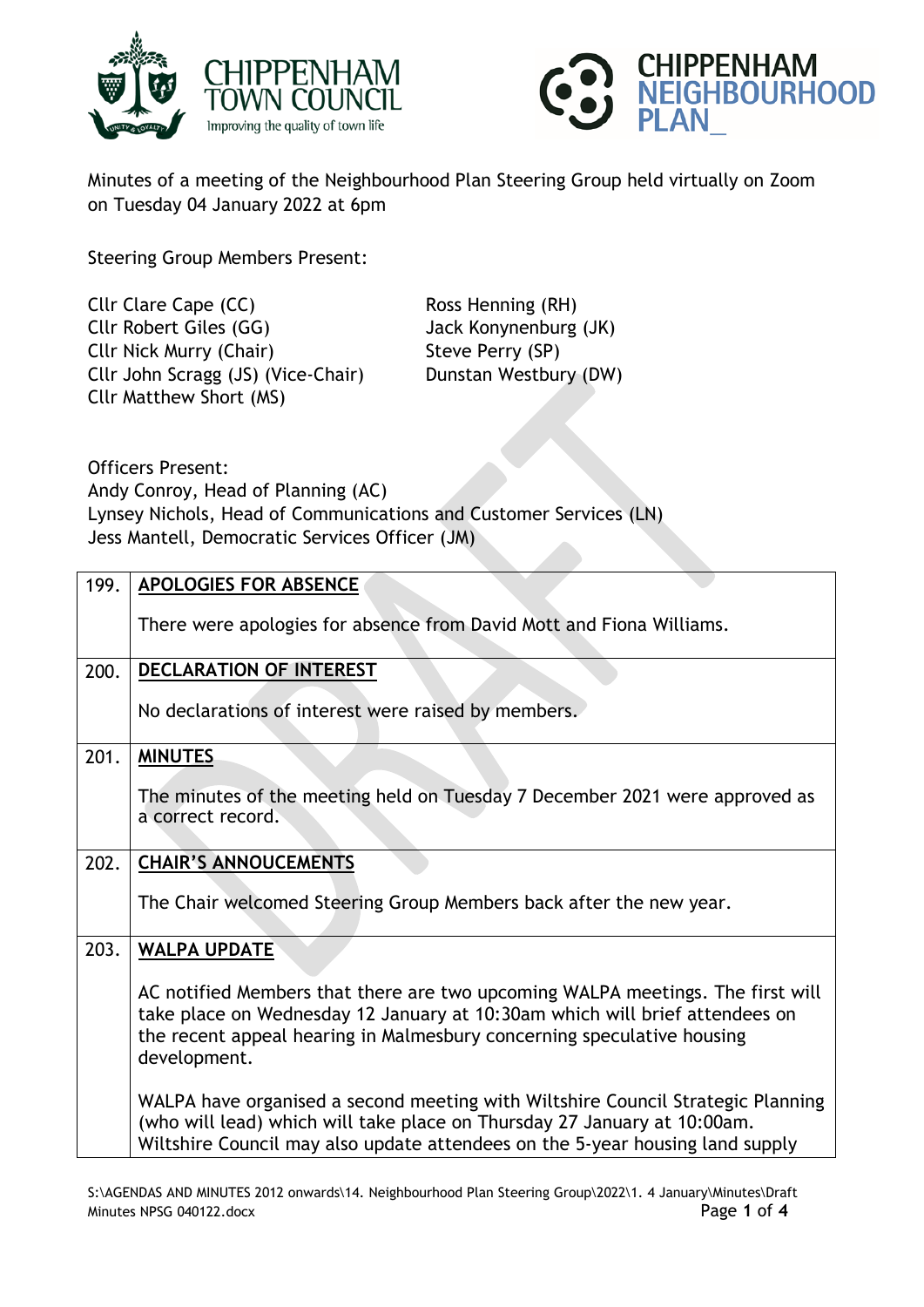|      | and The Housing Delivery Test at this meeting. Members who are interested in<br>attending either meeting should contact AC.                                                                                                                                                                                                                                                                                                                                                                                                                                                                                                                                                                                 |
|------|-------------------------------------------------------------------------------------------------------------------------------------------------------------------------------------------------------------------------------------------------------------------------------------------------------------------------------------------------------------------------------------------------------------------------------------------------------------------------------------------------------------------------------------------------------------------------------------------------------------------------------------------------------------------------------------------------------------|
|      | ACTION: AC to forward details of WALPA meetings to interested Members                                                                                                                                                                                                                                                                                                                                                                                                                                                                                                                                                                                                                                       |
| 204. | DESIGN/FORMAT OF DRAFT PLAN                                                                                                                                                                                                                                                                                                                                                                                                                                                                                                                                                                                                                                                                                 |
|      | AC updated Members on a few design/format tweaks required for the Draft Plan<br>which was circulated before Christmas. Ice House Design have since sent a<br>revised version which addresses these issues.                                                                                                                                                                                                                                                                                                                                                                                                                                                                                                  |
|      | Members agreed the design and format of the draft plan, but with further<br>consideration required regarding front cover design.                                                                                                                                                                                                                                                                                                                                                                                                                                                                                                                                                                            |
|      | AC passed on SG Member David Mott's (DM) query regarding whether the<br>document could be hole-punched given the narrow left-hand margin.                                                                                                                                                                                                                                                                                                                                                                                                                                                                                                                                                                   |
|      | AC confirmed the single page spread version of the Draft Plan is envisaged to be<br>the electronic version which is read online and the double page spread version is<br>envisaged to be the printed version.                                                                                                                                                                                                                                                                                                                                                                                                                                                                                               |
|      | ACTION: AC to liaise with Ice House Design on document margins                                                                                                                                                                                                                                                                                                                                                                                                                                                                                                                                                                                                                                              |
| 205. | <b>FRONT COVERS</b>                                                                                                                                                                                                                                                                                                                                                                                                                                                                                                                                                                                                                                                                                         |
|      | AC showed Members the Cover Options for the Draft Plan, the Conservation Area<br>Character Appraisal and the Shopfronts Design Guide.                                                                                                                                                                                                                                                                                                                                                                                                                                                                                                                                                                       |
|      | AC explained Ice House Design's rationale behind having the dark shading on the<br>front cover. Members were concerned that the dark shading and its size detract<br>from the photograph behind, and put forward suggestions to resolve this, such as<br>moving the shading line downwards or grading the colour. LN recommended<br>asking Ice House Design to create alternative versions which consider these<br>concerns.                                                                                                                                                                                                                                                                                |
|      | In terms of the Draft Plan, Members agreed to use Cover Option 5, a skyline<br>image which gives a wider view of the town with the countryside visible in the<br>background.                                                                                                                                                                                                                                                                                                                                                                                                                                                                                                                                |
|      | In terms of the Conservation Area Character Appraisal, Members agreed to use<br>Cover Option 2, an image of houses along St. Paul's Street.                                                                                                                                                                                                                                                                                                                                                                                                                                                                                                                                                                 |
|      | In terms of the Shopfronts Design Guide, Members agreed that the best image out<br>of all options was Cover Option 3, an image of the High Street, depicting multiple<br>shops on both sides with people walking both ways. AC passed on SG Member<br>Fiona Williams' (FW) concern regarding whether the Group would require<br>permission from the people photographed to use the image in the document. LN<br>confirmed that because the photograph was taken in a public place, there would<br>be no issues in terms of GDPR but noted the possibility of individuals disapproving<br>of the Group using the image. AC/LN to look at whether the photograph could be<br>altered to provide more privacy. |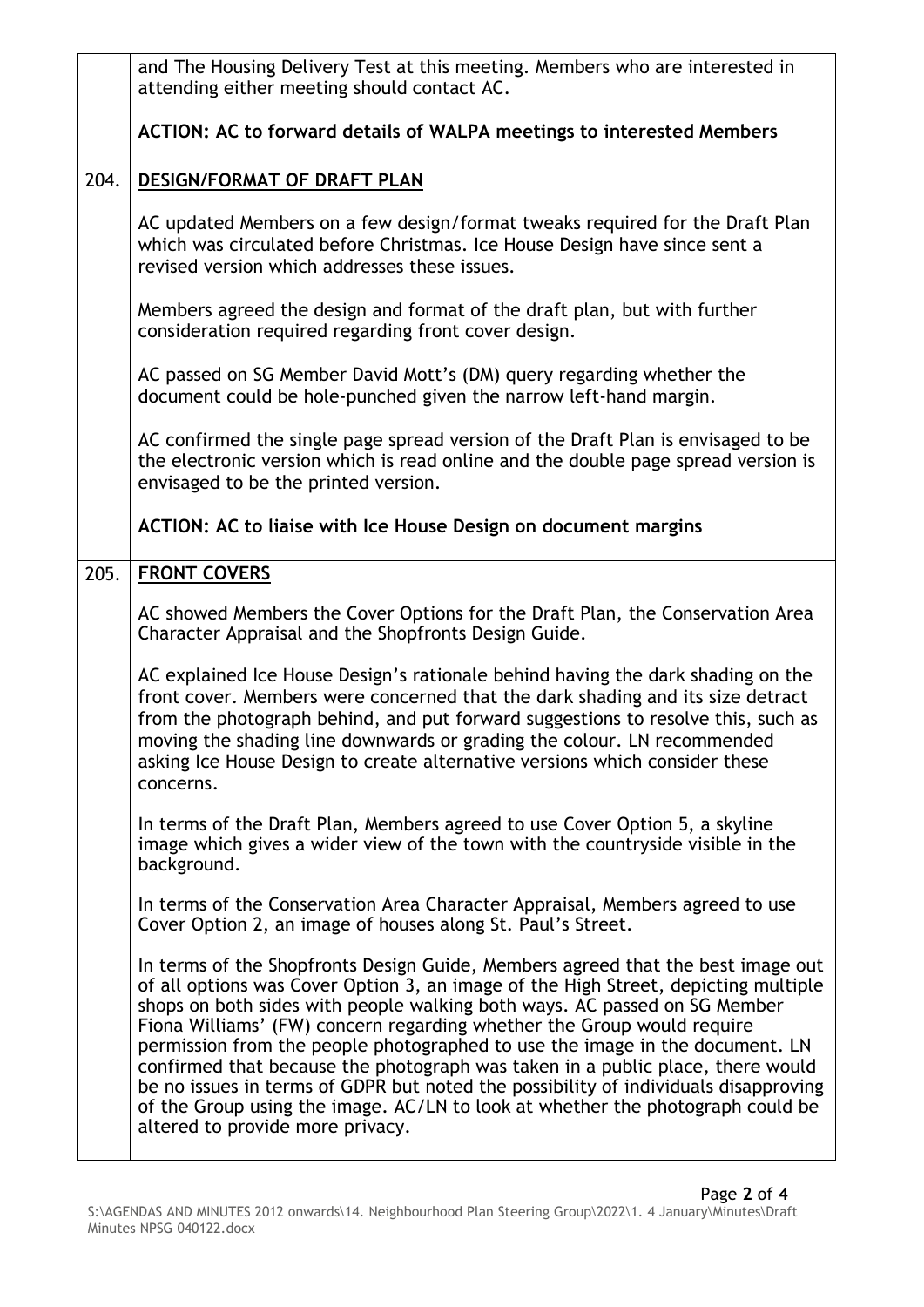|      | AC informed Members that front cover photographs are still required for the Tree<br>Planting Guide and Chippenham Design Guide and suggested hiring a professional<br>photographer to take the remaining photographs which would need to be high<br>resolution. The Chair noted he would send AC some possible photographs for the<br>Tree Planting Guide. JK volunteered to send AC some examples of recent well-<br>designed housing development in Chippenham that could be used for a front<br>cover image for the Chippenham Design Guide.<br><b>ACTIONS:</b><br>AC to inform Ice House Design of the Group's front cover choices and<br>feedback to the Group with revised versions at the next meeting |
|------|---------------------------------------------------------------------------------------------------------------------------------------------------------------------------------------------------------------------------------------------------------------------------------------------------------------------------------------------------------------------------------------------------------------------------------------------------------------------------------------------------------------------------------------------------------------------------------------------------------------------------------------------------------------------------------------------------------------|
|      | Chair to send AC photographs for the Tree Planting Guide<br>$\bullet$<br>JK to send AC some examples of well-designed housing for Chippenham<br>Design Guide front cover<br>AC to check resolution of photographs from SG Members                                                                                                                                                                                                                                                                                                                                                                                                                                                                             |
| 206. | OUTSTANDING ITEMS FOR NEIGHBOURHOOD PLAN DOCUMENTS                                                                                                                                                                                                                                                                                                                                                                                                                                                                                                                                                                                                                                                            |
|      | AC noted that revisions/tidying up of Topic Papers, liaising with Ice House Design<br>on design/formatting of NP, instructing and liaising with Pear Mapping on OS Maps<br>and the Non-Technical Summary are still outstanding items. AC confirmed he<br>should receive the Design Guide back from Ice House Design in the week<br>commencing 17 January.                                                                                                                                                                                                                                                                                                                                                     |
| 207. | OUTSTANDING ITEMS FOR REGULATION 14 CONSULTATION                                                                                                                                                                                                                                                                                                                                                                                                                                                                                                                                                                                                                                                              |
|      | AC noted that there are no updates to the list of outstanding items, with most<br>items requiring completion closer to the time of Reg. 14.                                                                                                                                                                                                                                                                                                                                                                                                                                                                                                                                                                   |
|      | RH enquired about the three items which are 'to be decided' on the list and<br>highlighted the importance of connecting with young people. AC noted these<br>were desirable items but highlighted resourcing constraints and advised that their<br>completion should not delay going to the Reg. 14 Consultation. AC noted he<br>would be able to liaise with the Youth Council but he may need Members to lead<br>on school presentation workshop and public information point stall if desired.                                                                                                                                                                                                             |
|      | Regarding liaising with schools, RG recommended sending an email to the<br>headteachers of the three secondary schools and asking them which method<br>would be best to communicate the message to young people. The Chair suggested<br>creating a short Powerpoint presentation which could be used for different events<br>and noted that the Group should revisit these three outstanding items. CC noted<br>Presentations could be delivered on Zoom so long as slides clearly explain how<br>people can feedback their thoughts.                                                                                                                                                                         |
|      | The Group agreed to revisit the 'desirable items' on the list at either the next<br>meeting, or on commencement of Regulation 14 consultation.                                                                                                                                                                                                                                                                                                                                                                                                                                                                                                                                                                |
| 208. | <b>LOCAL GREEN SPACES (LGS)</b>                                                                                                                                                                                                                                                                                                                                                                                                                                                                                                                                                                                                                                                                               |
|      | Members agreed to the revised boundary of LGS B - Baydons Wood,<br>Baydons Meadow and Long Close further to discussion with Chippenham<br>Borough Lands Charity.                                                                                                                                                                                                                                                                                                                                                                                                                                                                                                                                              |